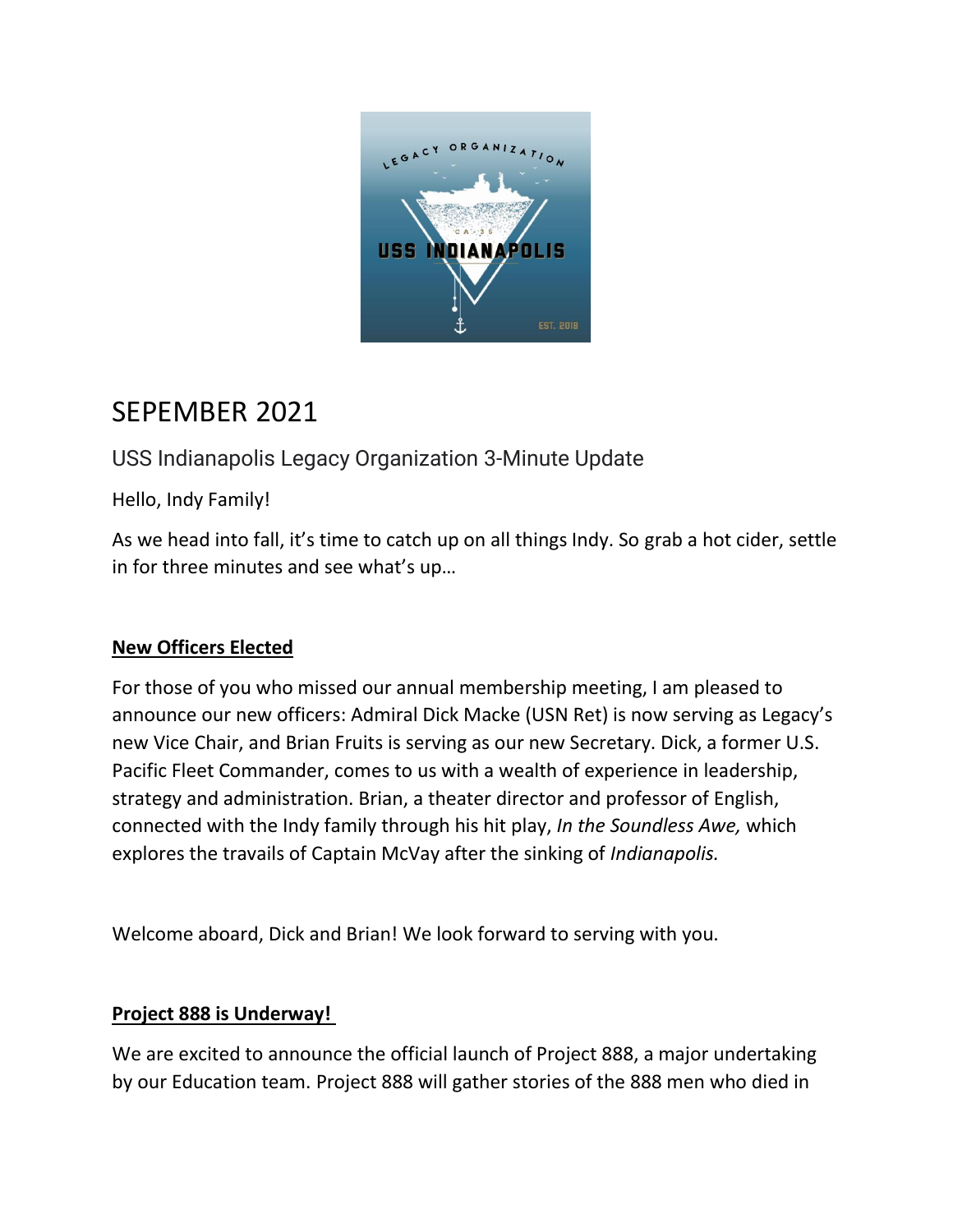1945 while serving aboard USS *Indianapolis* CA-35. This includes the 9 crewmembers killed in the kamikaze attack off Okinawa and the 879 crew who died afterward when *Indianapolis* was torpedoed and sunk in the Philippine Sea on July 30, 1945. The Education team will be compiling photos and biographies of all 888 lost crew, and they need your help! To submit photos and biographical details, [click here to](https://www.ussindianapolis.org/project-888)  [visit Project 888 online.](https://www.ussindianapolis.org/project-888) For further information, please email the Education team via our website address: [admin@ussindianapolis.com.](mailto:admin@ussindianapolis.com)

## **Bravo Zulu Awards**

At this year's membership meeting, we announced our first-ever Bravo Zulu volunteer recognition awards. "Bravo Zulu" is a U.S. Navy signal flag or voice message that means, "Well done!" The Legacy Bravo Zulu Awards recognize individuals, Legacy committees, and outside organizations that demonstrate exemplary service through leadership, support, or a specific project that honors USS *Indianapolis* (CA-35), furthers her story, and reflects great credit upon her crew and upon the Legacy Organization. This year's Bravo Zulu honorees are:

**Legacy Education Committee:** Wrote and presented the two-part webinar *Never Give Up!,* in collaboration with the National History Club. Marilyn Henry (Chair), Jim Belcher, Carl Fahnestock, Dawn Ott Bollhoefer, Jeff Sweeney, Michael Emery, Robert Cantrell

**Inaugural Legacy Student Members:** Founded and developed the Legacy Student Membership Program, producing outstanding results in their very first year. Julie Haas (Chair), Cindy Wilson, Melissa Felumlee, Sarah Trimble, Kasey Connor (Membership Committee) Shea Groves (Founding Student Member), Gunner Barr, David Groves, Shea Groves, Bryce Haas, Reagan Haas, Autumn Leigers, Sam Leigers, Milaan Seeliger, Jaiden Seeliger, Keanu Seeliger, Brayden Spillman, David Trimble, Declan McCall, Julia McCall, Mark McCall, Grace McCall

**Jennifer Brunson:** Initiated and grew the Zoom with Survivors program, providing a way for Survivors to connect with friends during the COVID-19 pandemic. Jennifer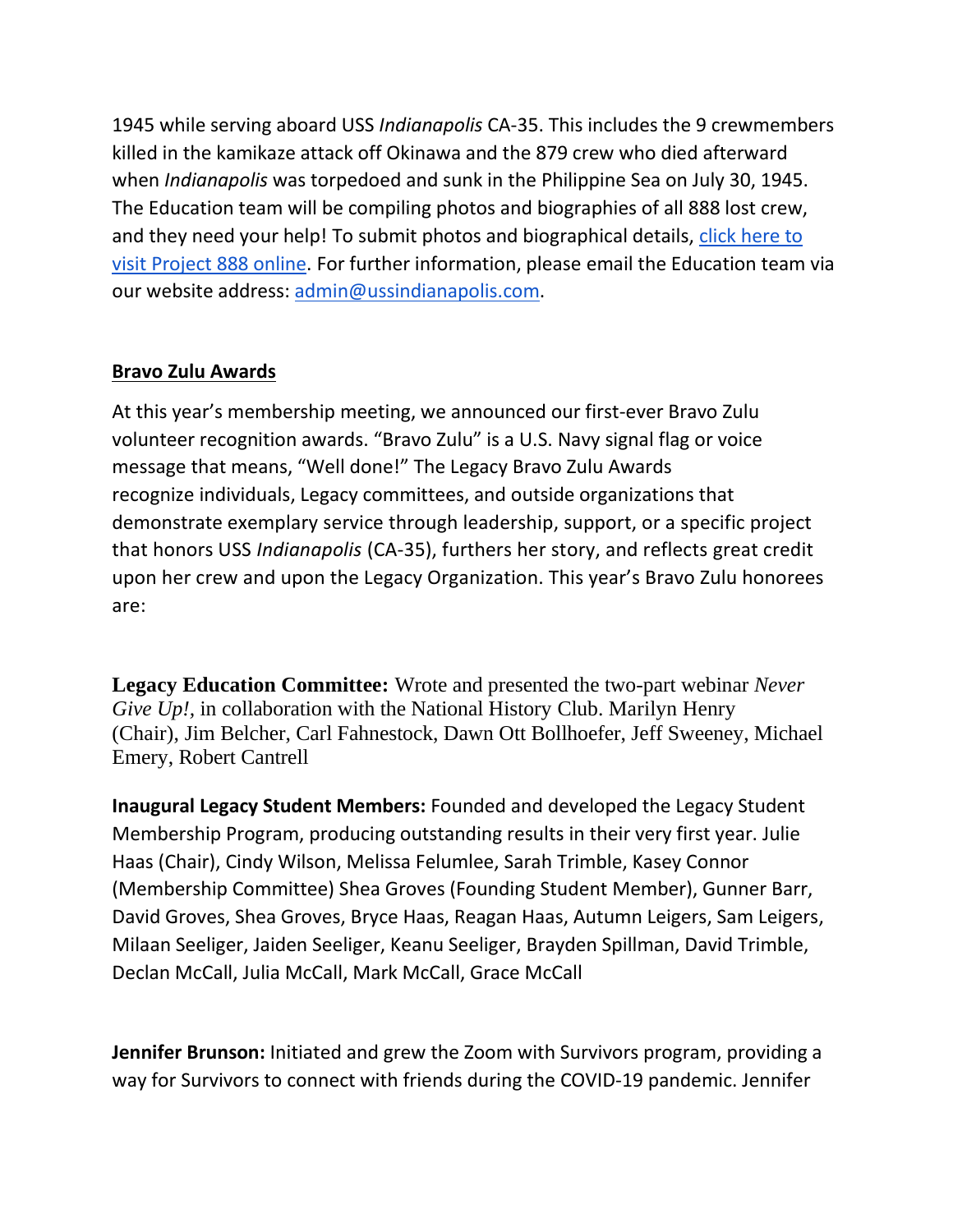has faithfully managed this program, showing up for every meeting for more than a year and a half.

**Doug Boles, President Indianapolis Motor Speedway, and broadcaster, Wally Leavitt:** For their dedicated friendship and support that keeps the story of USS *Indianapolis* (CA-35) alive in the City of Indianapolis.

**Jane Gwinn Goodall:** For three years of stellar service as Legacy Founding Secretary. Fair winds and following seas!

**Sara Vladic:** For three years of stellar service as Legacy Founding Member-at-Large, then Vice Chair. Fair winds and following seas!

#### **Fredericksburg, Texas, Here We Come!**

We're planning a World War II history-packed, regional reunion May 17-20, 2022, in Fredericksburg, Texas! We're hoping to see y'all there for the next USS *Indianapolis* CA-35 gathering. Here's what you can look forward to:

- Gather with old friends and meet new ones at our first official in-person "*Indy"* gathering since 2019.
- Enjoy true Texas-style hospitality, including a delicious "Denim & Diamonds" themed BBQ banquet meal.
- Learn more about USS Indianapolis CA-35's significant contributions in World War II history.
- Explore the renowned National Museum of the Pacific War.
- Step back in time all events will take place at the historic Admiral Nimitz State Historic Site.
- Bring the family activities planned with all ages in mind.

Two convenient hotels within walking distance are being held for our group. Each hotel can accommodate up to four persons per room with breakfast included.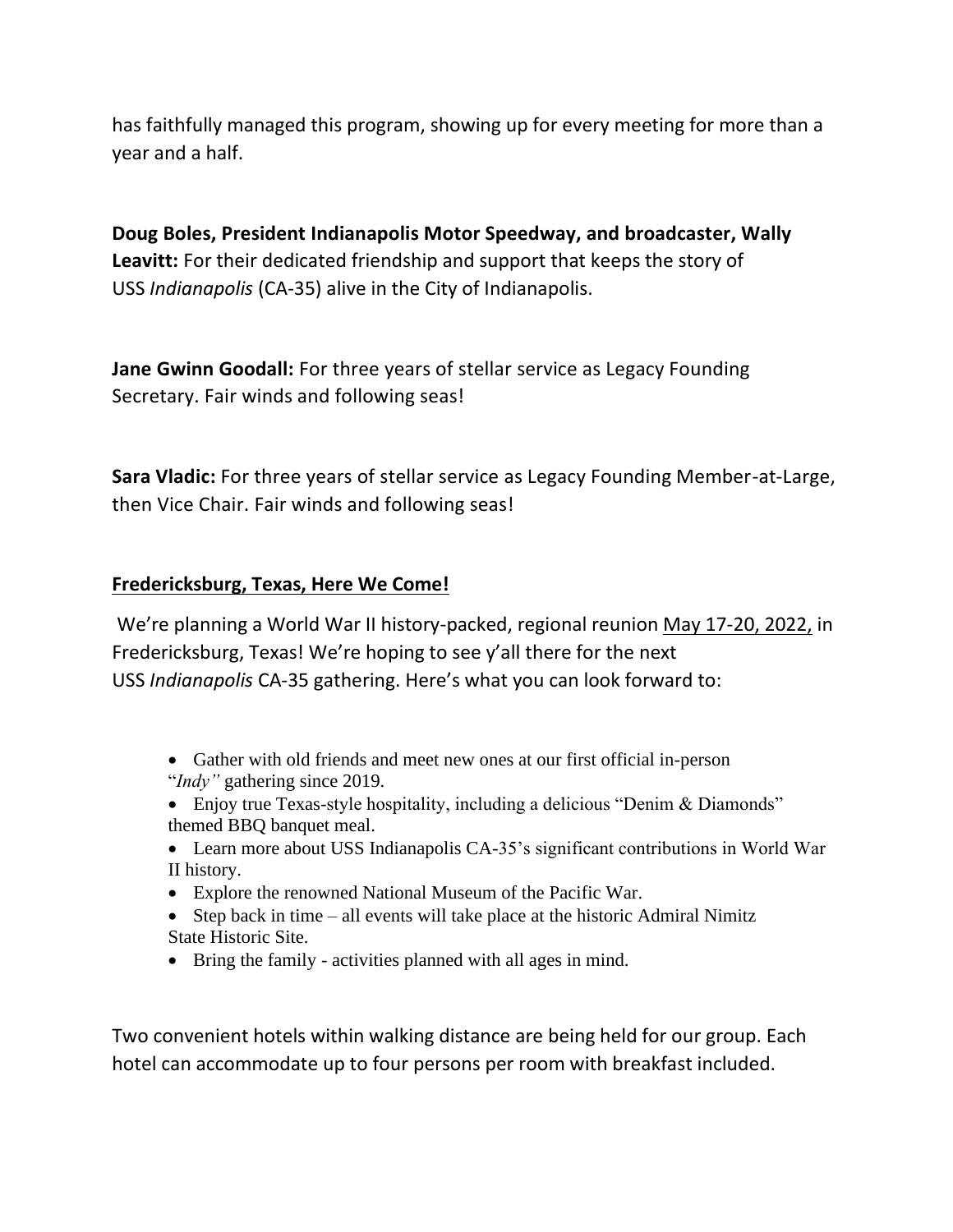Reunion registration and hotel booking details coming soon! Please put it on your calendar and plan to join us next Spring in beautiful Texas hill country!

Check out this video overview of Fredericksburg and the National Museum of the Pacific War. <https://youtu.be/tIhnoS8bl1c>

## **Did You Miss the Virtual Reunion?**

The 76th anniversary commemorating USS *Indianapolis* CA-35 was held virtually on July 30-31. If you missed it, view the video links on our website [www.ussindianapolis.com.](http://www.ussindianapolis.com/)

## **Online Store Wrap-Up**

Thank you to all who purchased items from the online Legacy store in support of the organization. Your generosity is much appreciated. And thank you to those who may have had to make a switch to a different color in order to fulfill their apparel order. Product availability continues to be scarce during this pandemic.

## **Auction Winners from Coast to Coast**

A big THANK YOU to all who participated in the Virtual Reunion online Auction in support of Legacy's growing list of programs and services. The auction featured eight items and raised a total of \$1,370. Congratulations to the following winners, who just like Indy's final sailing crew—hail from all over the country:

- Beverly Griesbaum (Lebanon, IL) custom USS *Indianapolis* (CA-35) stained glass art.
- Matt Holleman III (Madison, MS) Survivor signed print of "American Eagle in the Pacific," by Earl O. Henry, Lt. Commander, Ship's Dentist, Lost-at-Sea.
- Barbara Stocker (Lancaster, MA) *Only 317 Survived* book, the personal account of survivors of USS Indianapolis CA-35, signed by eleven survivors.
- Earl Henry, Jr. (Nashville, TN) Bronze replica and beautiful display case of Congressional Gold Medal for USS Indianapolis CA-35 final sailing crew.
- Danny Couture (Vacaville, CA) *Abandon Ship!* book signed by seven survivors.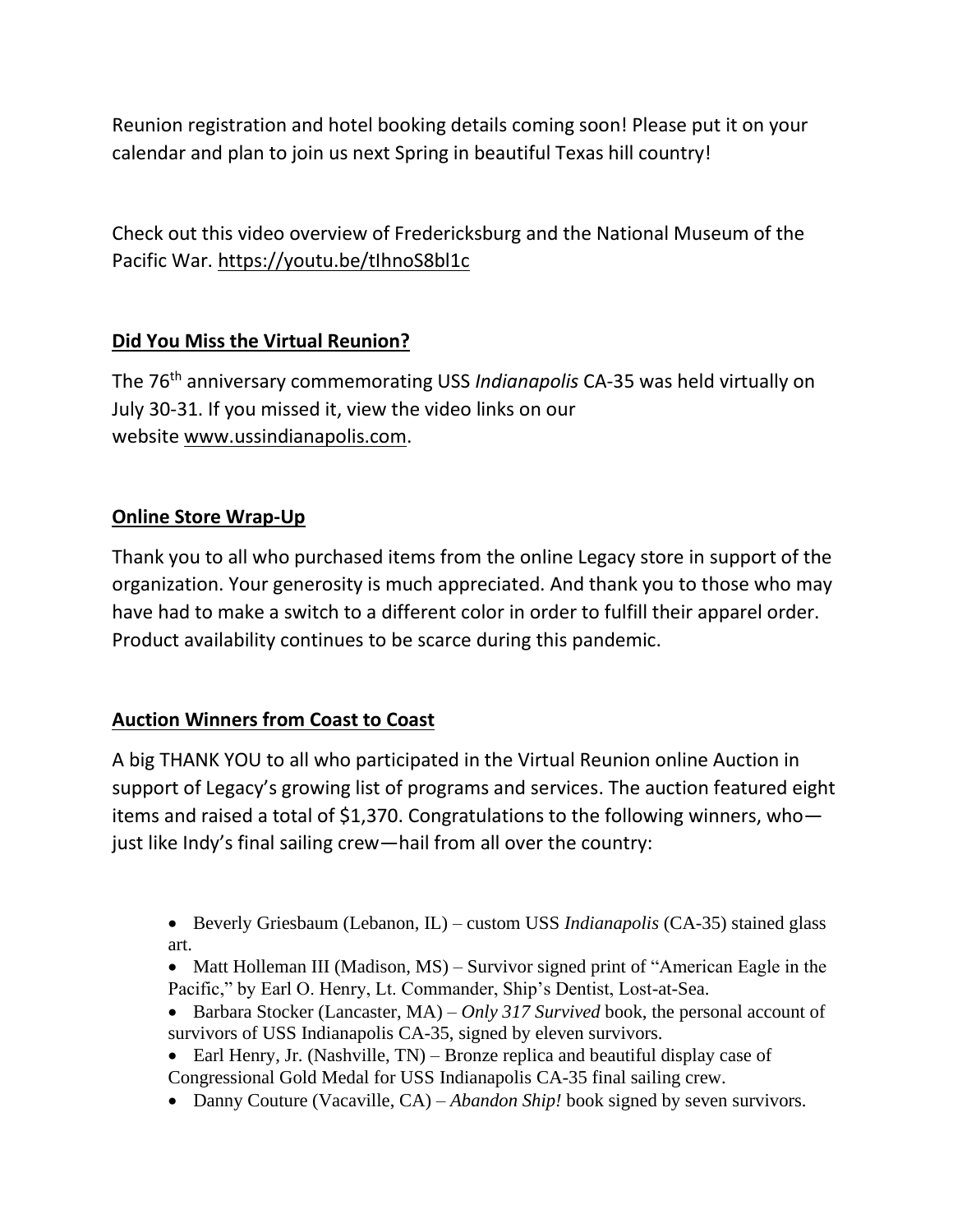- Suzan Reisner (Littleton, CO) *Fatal Voyage* book, signed by author and inscribed to Victor Buckett, survivor of USS Indianapolis CA-35.
- Ron Kucer (Indianapolis, IN) *Only 317 Survived!* Book signed by survivors Richard Thelen and Jimmy O'Donnell, as well as cover artist John Gromoziak.
- Thomas Celaya (Florence, AZ) *Only 317 Survived!* Book signed by survivor Jimmy O'Donnell and cover artist John Gromoziak.

Special thanks to our donors, Jeff Rutherford, Earl Henry, Jr., Peggy Campo, Jane Gwinn Goodall, Bonnie Buckett, and Ron Kucer for contributing items for the auction.

## **Student Member News**

From Membership Chair, Julie Haas: "Our student membership continues to grow. We have five new members. Please welcome David Trimble, Declan McCall, Julia McCall, Mark McCall, and Grace McCall. We are gearing up for Zooms again so that the students can connect with each other, meet the new students, and continue the journey of learning the story of *Indianapolis*. They especially love it when we have guest speakers talk with us. In June, we celebrated the birthday of Survivor Harold Bray with cards and a goody box delivered to him. On July 10<sup>th</sup>, we toasted with Dr. Pepper & doughnuts in memory of James Smith who passed before we could shower him with cards and a goody box. But on James's birthday, the student members sent a bouquet of flowers to brighten the day of Jennifer Brunson, who had become great friends with James through the "Zoom with Survivors" program. "

Please take the time to visit our [website](https://www.ussindianapolis.com/student-membership) and hear a special message from our founding student member, Shea Groves. The information on becoming a member is also right there on the site. We would love to have you join us!

#### **Remembering Indy in Michigan**

Survivor Dick Thelen announced on a recent Zoom session that Lansing, Michigan, will be the proud home of a monument honoring the 98 Michigan sailors who were aboard USS *Indianapolis* (CA-35) when she sank in 1945. There will be two stones in the Michigan Veterans' Memorial Park. One will tell Indy's story and the other will list